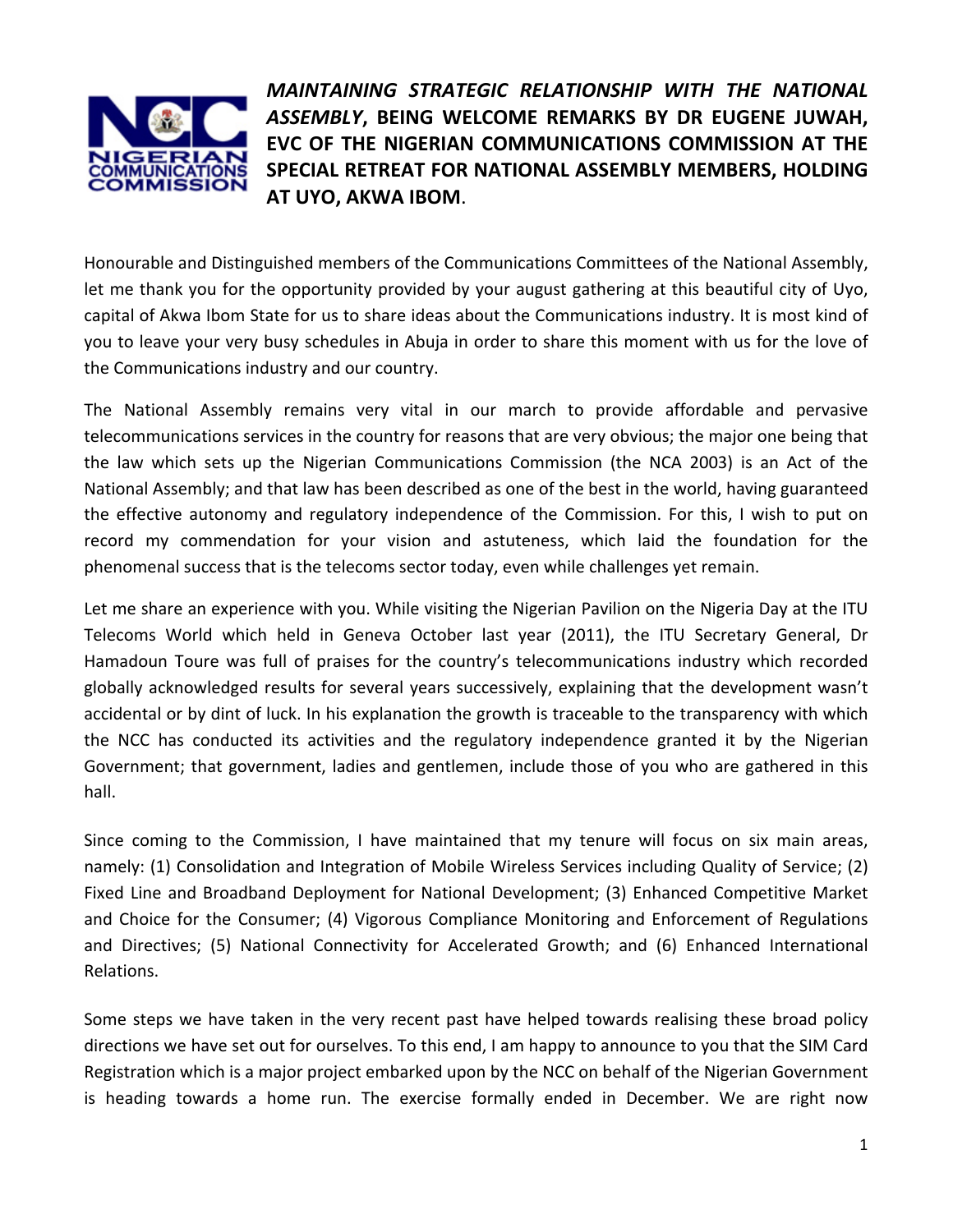harmonising the data captured by the Commission and the operators, after which we shall embark on personal verifications of all the registered SIM Cards. The figures we have at the moment are very encouraging. This final phase which begins shortly will take a couple of weeks. When this is done all numbers not registered will be barred from the networks. We chose to be very meticulous with the exercise knowing the importance and implication of the entire process, and also for the overriding reason of giving every subscriber a chance to get his/her SIM Card registered.

The contract for Number Portability (NP) has been awarded and is scheduled to commence in the final quarter of the year. Number Portability will broaden the choice available to subscribers and on its own impose a code of behaviour on the operators who will want to provide top notch services in order to retain their subscribers. The success of Number Portability also rides on successful registration of SIM Cards and creation of SIM Card data base of integrity.

Recently our Compliance Monitoring and Enforcement Unit had embarked on a lot of enforcement activities, and in one of such actions the office of a major GSM operator in Abuja was shut down. It was a painful action to take but we realise that if we have to confront some key problems facing the industry like quality of service, some organisations and individuals must be pulled into line, which process would invariably cause some discomfort and corporate embarrassment, not to mention financial loss. However, that notwithstanding, going forward more vigorous enforcement actions will be pursued.

We have laid out comprehensive plans to further excite the Communications sector. We have broad plans for Broadband deployment to enable us create a major impact across the country. To implement this we have adopted the open access model as platform; we are also looking at resuscitating the Fixed Line sector by giving out new licenses and in doing this, increase telephony penetration and teledensity which currently stand at 95, 886, 714 and 68.49% respectively.

We want big stories to be written of the country's Communications industry once more and for the global community to always recognise Nigeria as a destination country for telecommunications investment. We want the Nigerian subscribers to enjoy the best of services; but this is not possible without your support.

There is a new phrase in the industry called 'Regulatory Capture'. This happens when the regulator is unnecessarily burdened and trammelled by unnecessary distractions and superfluous laws. We are satisfied with the legal document setting up the Commission though now deserving of a review to strengthen it for better performance having now being in operation for almost ten years. We are quite pleased with the role of the National Assembly and would continue to count on them as partners in this enterprise. But we need to appeal that you will need to do more to protect the Commission and the entire Communications industry for it to remain a reference point for other sectors of the economy.